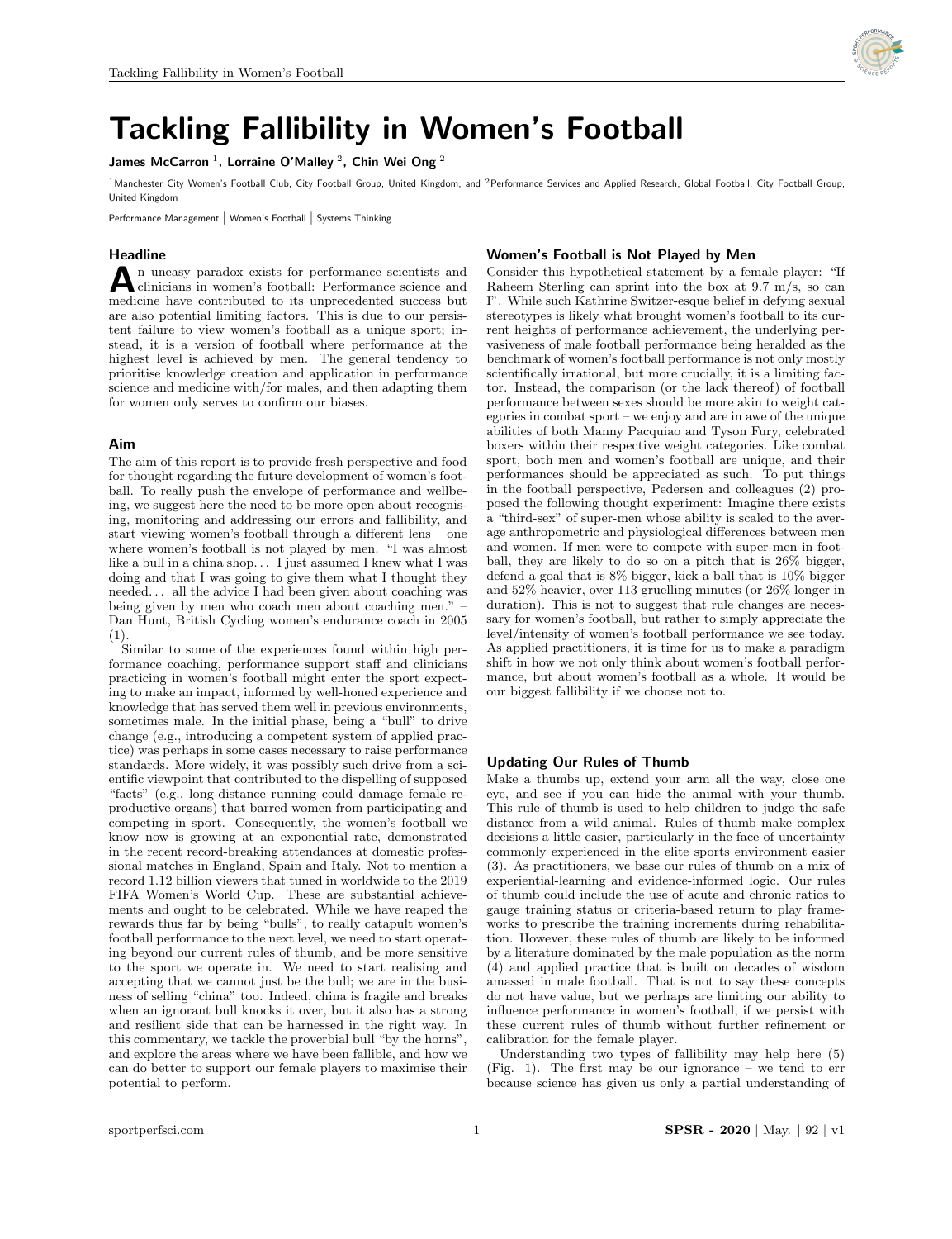



Fig. 1. Tackling Fallibility in Women's Football. Shifting our lens, and effectively tackling our ignorance and ineptitude through research, ingenuity, education and process will lead to improvements in how we support the further development of women's football.

the performance problems we are trying to solve. An example would be there are skyscrapers we do not yet know how to build or snowstorms we cannot predict. The second may be our ineptitude— in these instances the knowledge exists to help problem solving, yet we fail to apply it correctly. This is the skyscraper that is built wrong and collapses or the snowstorm whose signs the meteorologist missed. We sketch out here, examples and some solutions in tackling our fallibility to help enhance our ability to support professional female players.

#### **Ignorance**

In a sport such as women's football, which has seen rapid development and professionalisation, our ignorance has never been more glaring. Gender differences in physiology, are driven in large part by endogenous sex hormones that regulate the menstrual cycle. Also unique to women is the ability to legally and ethically alter their hormonal profile and menstrual cycle by using exogenous hormones (hormonal contraceptives). Yet among female athletes there is a pervasive perception of negative performance impact (4), a widespread lack of understanding (6) and added complexity of oral contraceptive use (7). Unfortunately, we still do not fully understand the effects of the menstrual cycle and hormonal contraceptives on training and performance.

Instituting good science and well-supported research programmes to understand women-specific football performance are needed to address this ignorance. Encouragingly, this research activity has been gathering pace. Yet to really deepen our understanding we would encourage interdisciplinary research incorporating physiological, perceptual (symptoms), performance, well-being and educational aspects to any such research endeavour.

#### Ineptitude

While it may seem obvious that a direct solution to the lack of knowledge is the creation of new knowledge, the thing is, we have been here before. The first report on the influence of the menstrual cycle on women's football players was published just prior to the first Women's World Cup, some 30 years ago (8). Thirty years on, however, a clear set of evidence-based guidelines on the effects of the menstrual cycle on injury remains elusive. Furthermore, male running speed thresholds for high speed running, are still being applied to both assess and monitor physical outputs for women (personal observations), even though applied research would suggest this is not appropriate (9, 10). Similarly, football boots are still made for male players which some female players perceive as a sign of prejudice – furthermore players affirm that they have experienced pain and discomfort due to such oversight (11). Thus, our fallibility is not merely the lack of knowledge that good science can eliminate, but also one of ineptitude.

From a psychological perspective, a practitioner's interpersonal approach can be inherently biased and unsuited to supporting women's football performance, as demonstrated by Dan Hunt's inaugural foray into coaching female elite performers. Although interpersonal approaches can be unsuited, at first, it is an awareness of such bias's that help us move towards addressing this part of our psychosocial ineptitude. The rules by which we each interpret the world are distinct and individual to each of us based on our history. These rules can provide frameworks for our future perceptions, thoughts and behaviours. As a female footballer is not a male, an awareness of possible cognitive and behavioural nuances in how each views their world would help both practitioner and players communicate and interact better together. Research suggests that humans have the capacity to become slaves to their biases unless they spend more time engaged in thoughtful deliberation for how they wish to act and interact with others (12).

With greater consciousness of the gender knowledge gap in football performance, and our inherent biases, it is timely that we start updating our rules of thumb to support women's football performance on its own terms, distinct from the men's game. One way to achieve this is to frame the relatively greater complexity of female physiology (i.e., caused by hormonal fluctuations during the menstrual cycle) not as an inconvenience, but as an exciting area where performance advantages can be more than marginal. This encourages us to be more open and critical of our own biases and gaps in knowledge.

Our ineptitude has a few clear antidotes – continuing to raise awareness through educational campaigns such as the SmartHER project led by the English Institute of Sport, and the development of systematic approaches to supporting performance improvements – including processes such as systematic documentation, checklists, reviews and professional rigor (13). Further, to reduce blind spots such a system should be "owned" not by a few at the top of the hierarchy but a shared ownership amongst staff and players.

### **Conclusion**

In aiming to answer how we can do better to support our female football players to maximise their potential to perform, we have sketched out an unstable ground for future improvement stemming from our inherent fallibility. Yet we hope to have signposted to some solutions to settling this uneasy paradox (Fig. 1), starting with a shift in how we view women's football. Further, ineptitude can be largely tackled through continued education and developing systematic approaches to performance improvement. Tackling our ignorance is to take on the endeavour of knowledge generation requiring a keen